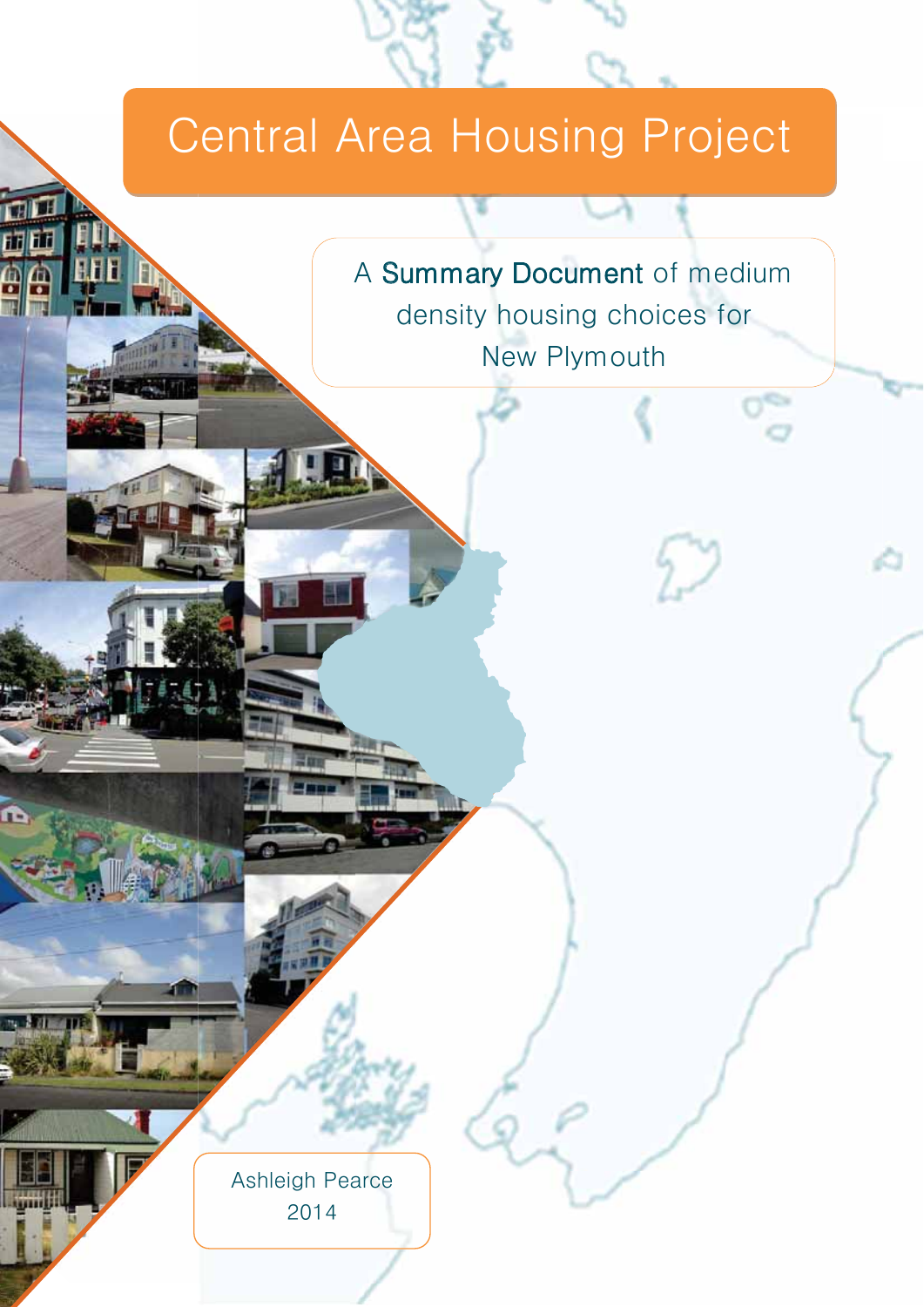March 2013 Prepared by Ashleigh Pearce Project Assistant at New Plymouth District Council

This is a summary document to complement the full analysis of the *New Plymouth Housing Choices Project Report – Inner city medium density housing choices for New Plymouth*.

The Central Area Housing Report has stemmed from the New Plymouth Central Area Urban Design Framework, actioning commitment to improving the liveability, competitiveness and vibrancy of New Plymouth city. The research report has been produced for the New Plymouth District Council to inform the 2015 District Plan Review.

Please refer to the full document for the comprehensive analysis of housing in the New Plymouth context, and overcoming barriers to medium density housing.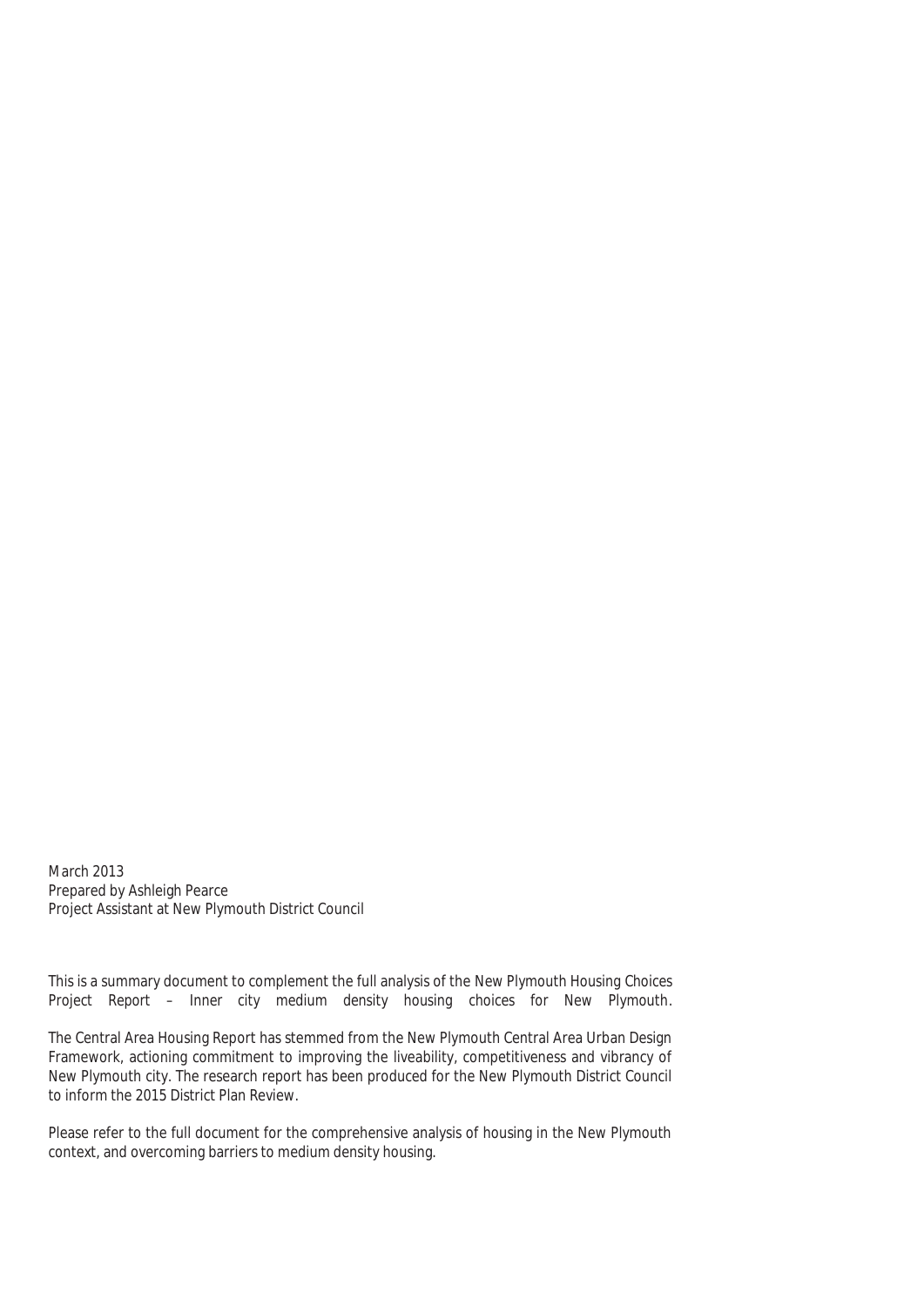### Executive Summary

The success of New Plymouth District is closely linked with the success of the New Plymouth Central Area. A vibrant, efficient and accessible Central Area is key to achieving success. New Zealanders are discovering that living close to good quality open spaces, community facilities, schools, libraries, banks and shops and at the same time being close to work makes life easier and more enjoyable. In some places developers are capitalising on this and building a range of housing types in and near to city centres increasing the range of housing choices for people. Until now the focus for this medium density housing has been on the large cities of New Zealand while the provincial cities have quietly assumed inner city living is not really for them. There is a lack of knowledge on medium density housing in provincial urban environments.

The New Plymouth Central Area Urban Design Framework sets a shared vision for the area and highlights Central Area residents as a major part of that vision. The popular view is that more residents in the Central Area equals a better place! This project adds more detail to the space between what we have today and the future vision.

It is acknowledged inner city living is not likely to be an attractive option for the majority of New Plymouth residents. However, this project concentrates on the proportion of current and future New Plymouth residents that it would work well for. This project looks at New Plymouth's Central Area and it's liveability and how increased residents would influence the life of the Central Area. It investigates what might work to encourage those residents, property owners and developers who recognising an opportunity need an extra incentive to act on it.

The project shows New Plymouth Central Area has the necessary bones in place to cater for increased housing in the Central Area.

Cities are actively encouraging ways to make safe, healthy, attractive urban spaces. As cities grapple with how to become more sustainable and achieve a compact urban form, housing typologies, inner-city redevelopment and intensification are evolving as ways to combat suburban sprawl. Encouraging inner city mixed use development is important for the vibrancy of the Central Area of New Plymouth, as a place to live, work and play, but also an economic imperative to keep business thriving in the city centre.

Like the majority of New Zealand's towns and cities there is a strong tradition of detached family homes in the New Plymouth urban environment. This project does not seek to change this preferred housing type for the majority of residents. This study focuses on good quality, well designed housing choices that take advantage of the benefits of living in the city. Due to the status quo of housing, there are negative public perceptions of medium density living and intensification. Research into medium density housing shows a lack of awareness surrounding what well designed medium density looks like and what it's like to live in. Intensification in the Central Area will remain relatively conservative, while the potential demand of new housing choices currently remains unrealised.

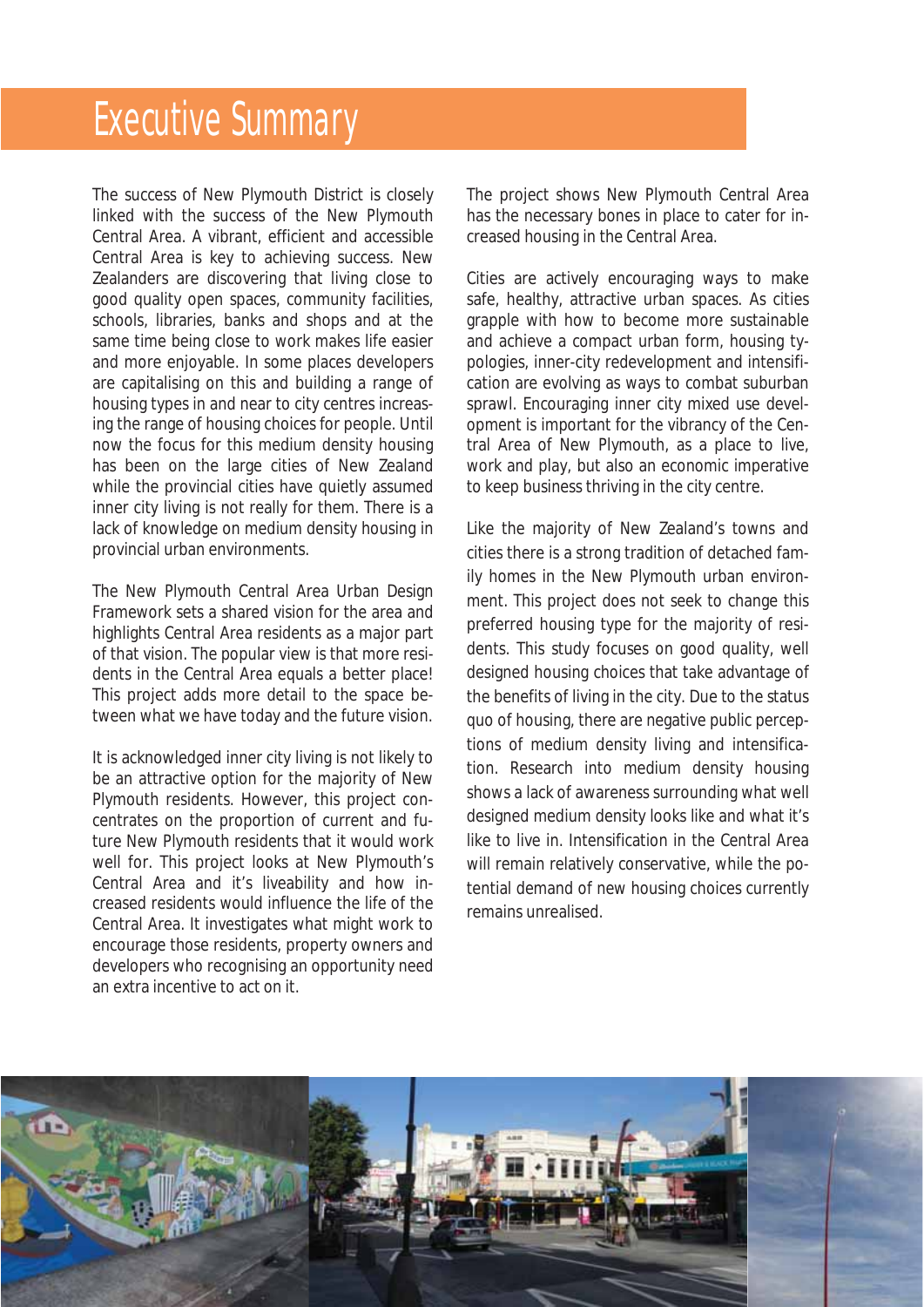There are a complex mix of barriers that are preventing the development of medium density and inner city living. One barrier to medium density housing is the abundance of land available for residential development on the periphery of the urban environment. The New Plymouth district does not operate with a 'town belt' or 'urban limit'. Ample land has been rezoned to cater for residential growth. This is in contrast with some larger cities in New Zealand that have experienced higher growth rates and had a stronger rationale for implementing urban growth limits. In these other cities there is more incentive for medium density housing because of this urban limit and the demand for housing. In addition, for the next four to five years there will continue to be development of older, single unit detached dwellings in the Central Area undergoing gentrification that will continue to affect housing demand and the uptake for medium density housing. For medium density housing to work in New Plymouth it must be because it's simply the best option for people.

Another barrier in the New Plymouth context is the unfounded perception that Greenfield development is cheaper and more straight forward to develop. The low hanging fruit for development is actually found in the inner city and the residential fringe rather than in Greenfield development. Established urban environments are already serviced. Existing infrastructure including roads, water and waste services, telecom cables and the ultra fast fibre networks and stormwater systems are up and running which means 100% of an individual

lot can go towards the desired development. Frequently Greenfield development requires so much land for servicing that expected lot yields may halve during the development process. In addition, an established residential environment has neighbours that expect to have neighbours. Unfortunately, Greenfield development can suffer from some of the most vehement opposition from neighbours that have moved to the quiet open spaces on the city fringes.

Letting the market decide demand will not cater for unrealised opportunities and housing options. There is a range of incentives that New Plymouth District Council could use to support developers and encourage more suitable housing projects. Of the incentives discussed, education, advocacy, advice, collaboration and process smoothing show most potential for the New Plymouth Central Area. This is because processes of placemaking work on a long term scale. Developing the understanding and visions now will translate to better inner-city places and a flexible housing stock in the future. Establishing an Urban Design Panel and developing Medium Density Housing Guidelines offer opportunities for increasing densities and ensuring good design. Leadership and vision has been highlighted by local developers as vital for the long term success of the Central Area, driven by a visionary, future focussed champion. The coast, Pukekura Park, Cultural Precinct and high quality outdoor spaces will be central to guiding this public vision, while a stronger private vision for business and residential development success needs to be explored.

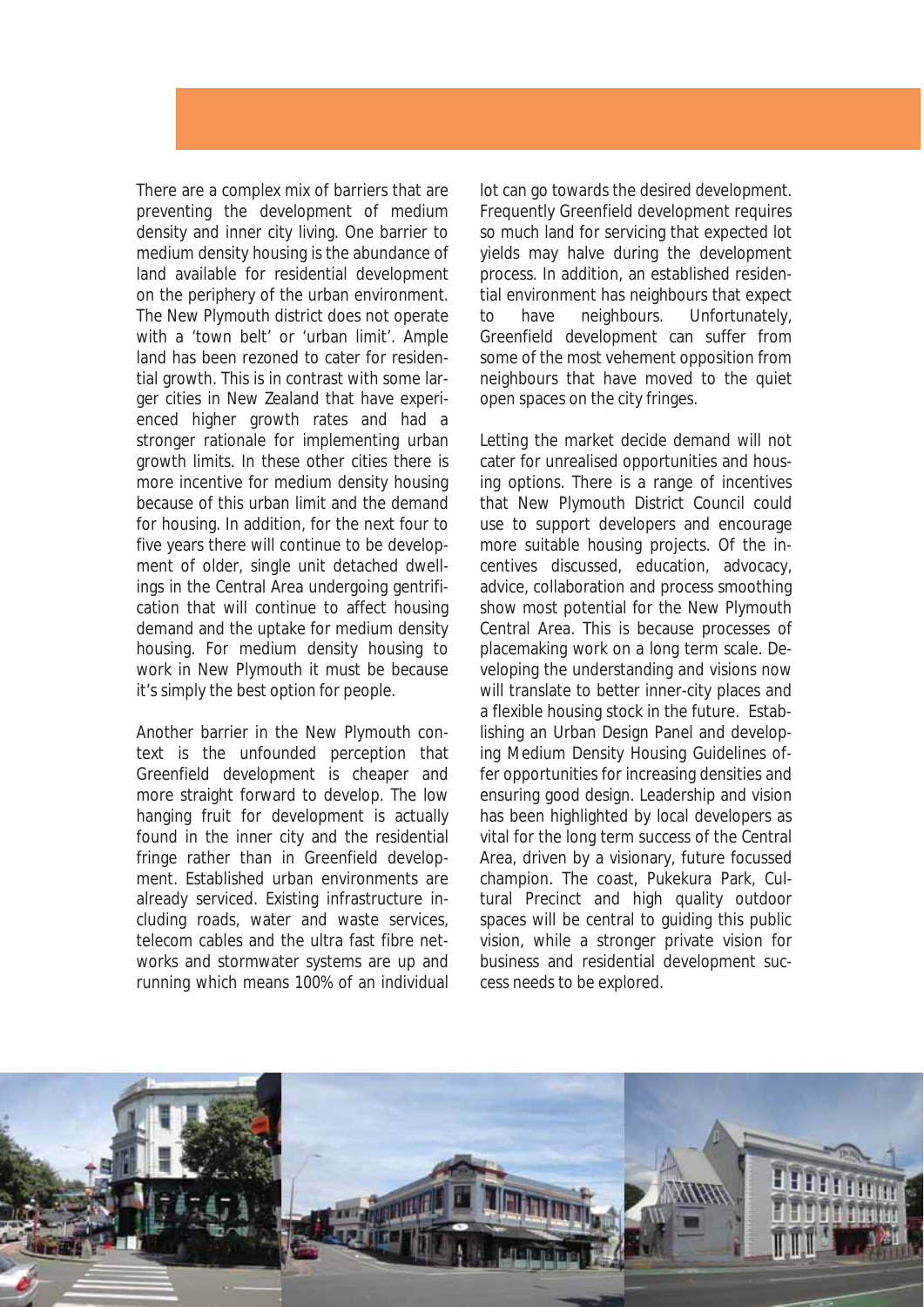People will choose to live in a place that is attractive and inviting, and is in close proximity to amenities and services. Parts of the Central Area are not ready to embrace inner city living. Attention is required to make these areas investment ready, and demonstrate a willingness to grow and support private and public development. Ensuring the streetscape, private and public spaces can accommodate high quality inner city living as a nice place to live lays the foundations to allow vibrant mixed use spaces to thrive. Only then will medium density housing development be seen as a viable, alternative housing choice. This is made difficult by the current period of fiscal restraint, where council is challenged to do more, with less. It is however, a good time to explore the issues and make a plan for the future so that when a development opportunity arises there is a shared basis for a conversation around how that development may best be supported and guided through the necessary processes.

Projects on individual lots can be the small scale start that encourages inner city living. We may not be in a climate of large scale high end development. Our attention is focussed on medium sized developments that overtime and collectively will make a significant contribution to the vibrancy and life of New Plymouth Central Area. Three case study best practice medium density examples have been illustrated in this project, based on a comprehensive analysis of the

existing situation, and with urban design principles in mind. They represent that vast opportunities and potential that New Plymouth has locked up behind the 'business as usual' mindset.

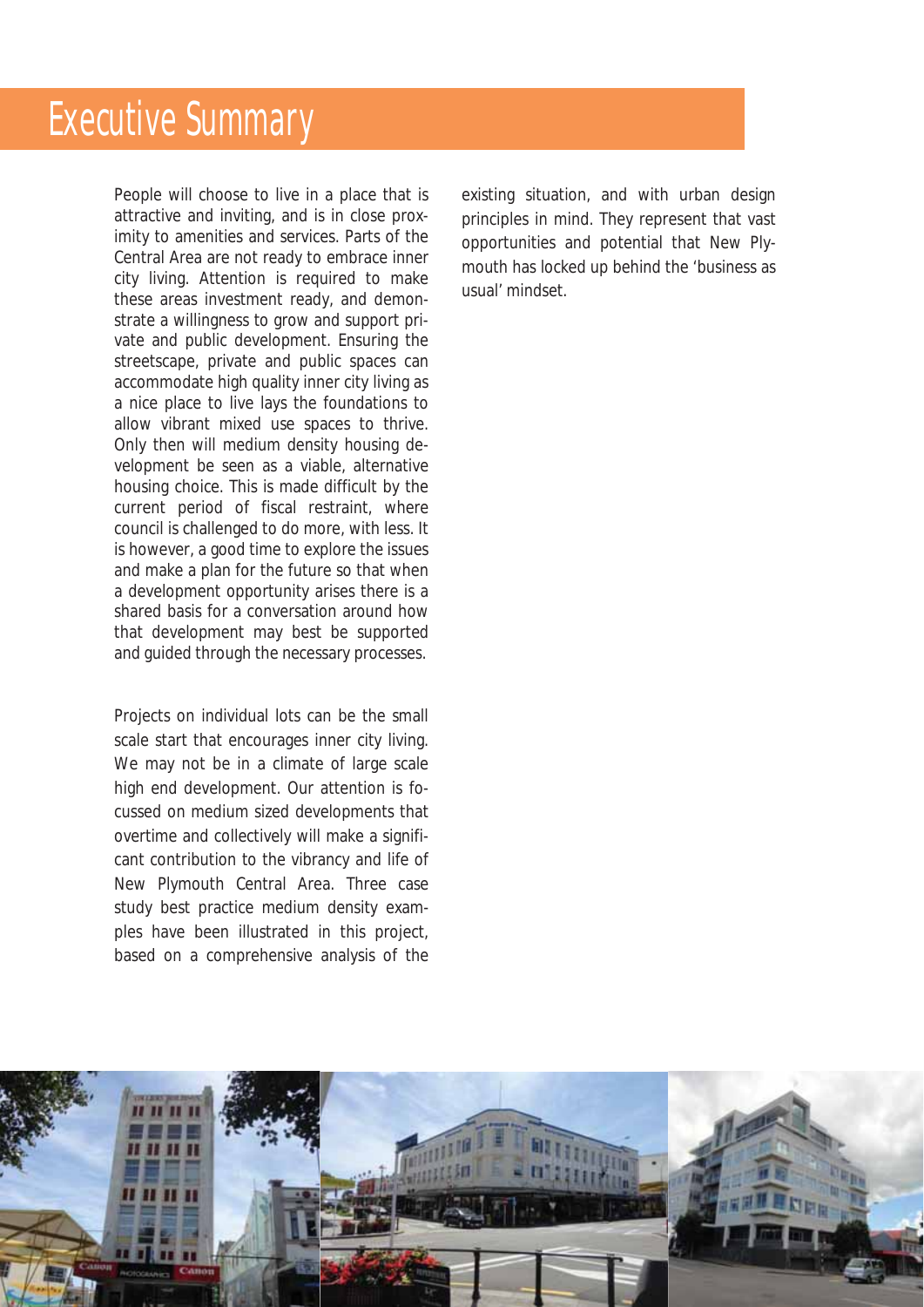### New Plymouth Trends

#### *The NP Housing Project*

*The New Plymouth District Council has signalled commitment to making New Plymouth city more successful through quality urban design as a signatory of the New Zealand Urban Design Protocol since 2011. This has required developing an Action Plan, which has led to the* 



*formulation of the Central Area Urban Design Framework developed in 2012 and 2013.* 

*This Central Area housing report has stemmed from the Central Area Urban Design Framework, supporting one of the five top priorities and actions- investigating creative, attractive central living, and increased housing choices* 



*Encouraging inner city mixed use development is important for the vibrancy of the Central Area of New Plymouth, as a place to live, work and play, but also an economic imperative to keep businesses thriving in the city centre.* 

New Zealand cities are uniquely Kiwi and are very different, even from each other. Geography, landscape and history strongly influence the distinctive flavour of each city and gives them their own identity. This is especially true in New Plymouth, as a unique coastal town, beneath the mountain and beside the sea.

New Plymouth has had a lot of boom years, attributed to the dairying and oil and gas industries. Through the 1960s and 1970s gas exploration off the Taranaki coast was attracting big companies to the district. By the 1980s, New Plymouth central had a very motley collection of buildings and railway yards. City development continued to ignore the sea, with most of the central foreshore being occupied by rail yards, council gasworks, and other commercial areas. The 1980s city master plan began to change this, and through the 1990s there was an active effort to turn the city towards the sea.



The Central Area is not experiencing the same investment and growth of the recent past, raising questions regarding whether it still remains a thriving and lively atmosphere. The number of occupied residential dwellings has only slightly increased over the past twelve years. The residential population of the Central Area has also slightly increased.

In relation to the growth trends of medium density it is generally in the form of apartments. New apartments constructed in the Central Area are relatively high end. Apartments have a volatile market in New Plymouth following a boom-bust cyclical demand. When apartment living is in demand, developers rush to cater for this demand and when the demand is taken up, the demand falls. For those developers that build apartments too late in the demand cycle means they may struggle to sell.

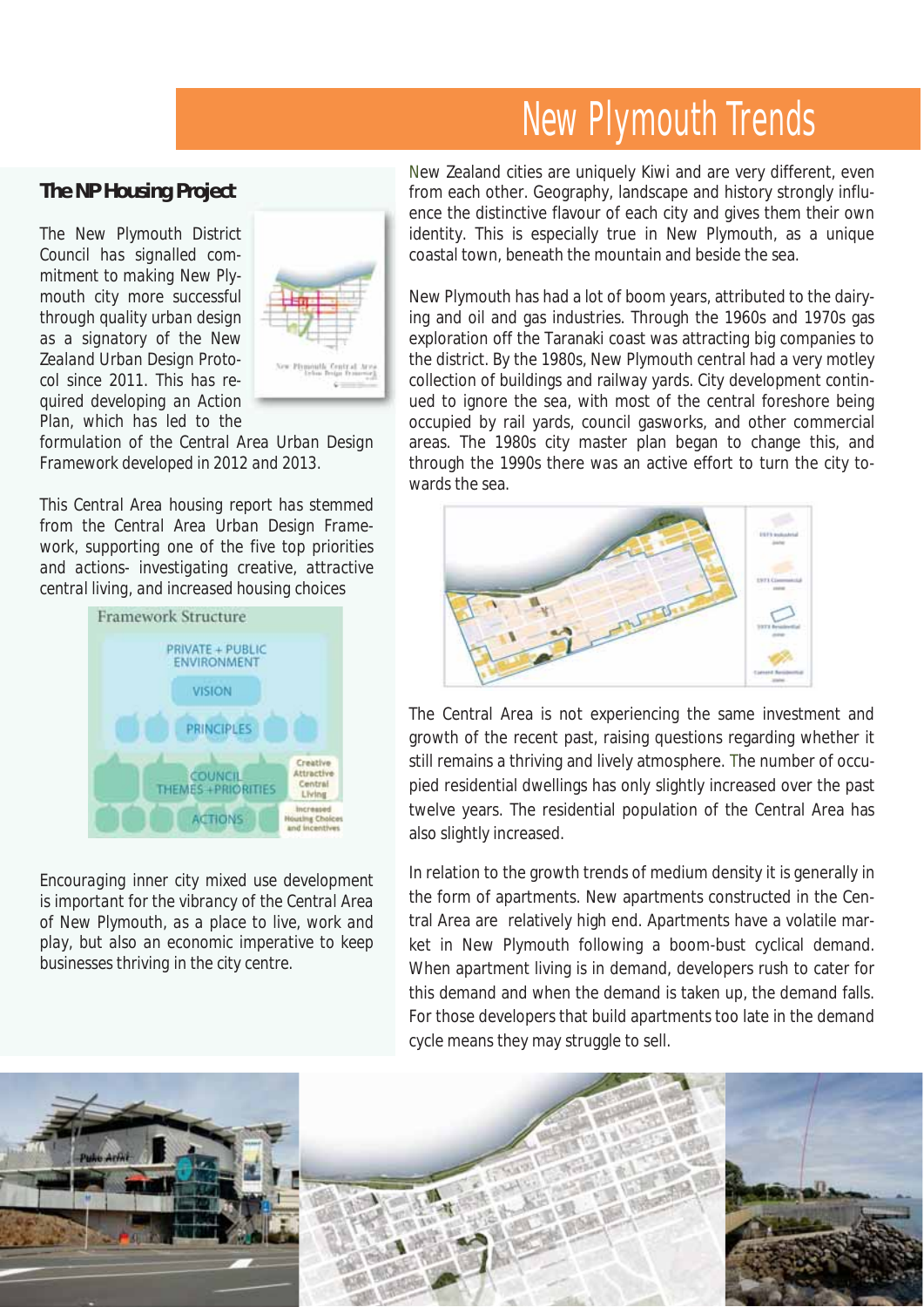### Medium Density Housing

In recent years urban intensification and increasing the densities of dwellings in existing built areas has become an important planning and policy tool around the globe. In the New Zealand context, many cities are characterised by urban sprawl and low density cities, evolving from a predominantly rural nation of detached family homes. The historic Kiwi aspiration for suburbia is a difficulty in promoting visions for a compact, higher density city.

We have shaped our cities so that we develop to favour the car rather than the person, we reward cheap building costs rather than long term sustainable benefits, and developers can only make a profit on small lots rather than well designed master plans. The way towns and cities have developed is a result of both deliberate planning, and the choices and decisions made by investors, property developers and home buyers. Global concerns surrounding climate change, rising fuel prices, sustainability agendas, green house gas emissions, energy consumption, sprawl and of course population growth and demographic change are now issues under scrutiny.

The change over the next 40 years will be unlike anything we have seen in the recent past. The demographic composition is changing (aging); the number of households is rapidly rising but the average number of people per household is declining. Housing demand still remains strong, however the size and nature of this housing will not be the big family four bedroom suburban home. There is a need to incentivise and instigate new forms of housing *now*, to provide for future demand of flexible alternative housing types. A continued decline in household size is projected for all regions and territorial authority areas between 2006 and 2031.

Fortunately over the last decade many people (in cities such as Auckland and Wellington) have concluded that they prefer different sets of choices and housing, and cities are rediscovering the virtues of encouraging change and broadening choices in their down towns. The built form has become central to creating compact, pedestrian-friendly and mixed use communities, to meet future housing needs and alleviate global challenges. A growing selection of literature is highlighting the importance of increasing population density to solve problems associated with growth. However before lurching from a low density to a higher density city structure, careful consideration is needed in relation to the potential health and social impacts to avoid unintended consequences.

Although the word 'density' appears familiar at first, it is a very complex concept. The term has a multitude of definitions, which leads to different understandings in different disciplines. It loosely refers to the number of units (people or dwellings) in a given area.

Medium density housing loosely refers to:

"Housing developments with four or more dwellings per lot, including stand alone, semi detached, terraced housing or apartments with four stories or less. In New Zealand, the most common definetion used by Housing NZ Corporation and a majority of city councils is "housing at densities of more than 150m $^2$  per unit, and less than 350m $^2$  per unit, or 30-66 dwellings per hectare"

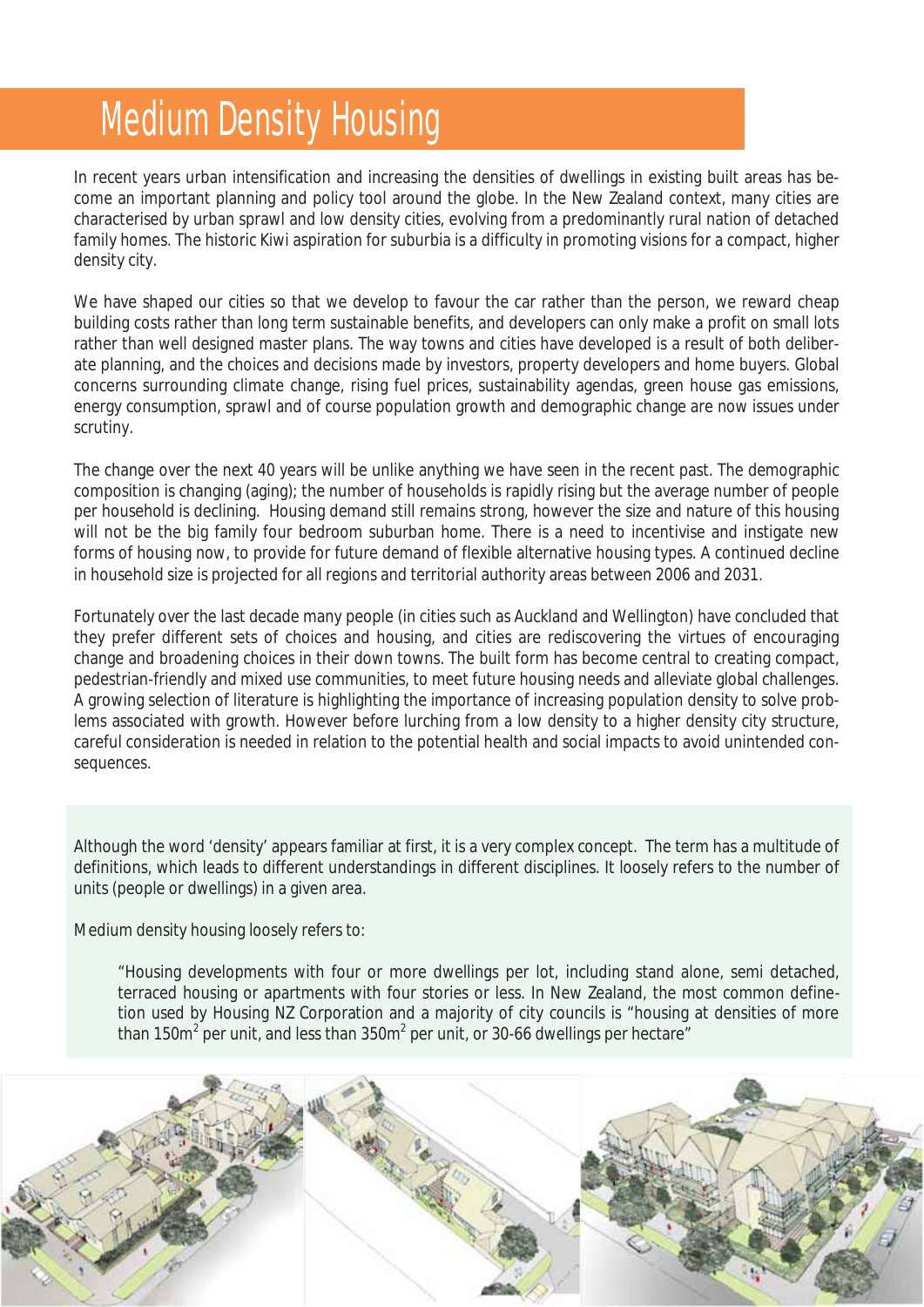# Barriers to Medium Density Housing

#### **1. Perceptions of medium density housing**

Because housing in New Plymouth has evolved in a very detached suburban nature, higher density living, and medium density housing has not developed as viable or dominant housing option for developers to cater for. There is a lack of understanding about what good quality, best practice medium density looks like, which may have led to an unrealised demand in the market.

#### **2. Abundance of periphery land and a perception of Greenfield development being easier**

New Plymouth has large amounts of land available on the outer skirts of town for development. The costs of development within the Central Area are higher, translating to higher spec housing fitted out with high quality appliances and furnishings. Greenfield development is perceived as easier with less economic costs. Greenfield development costs twice as much infrastructure wise, and it is often underestimated how much land and cost is required for infrastructure. Greenfield can conflict with rural character, fragment/impose on productive lands, and increase unsustainable commuting patterns. Inner-city development has the ability of utilising existing infrastructure and contributes towards a sustainable compact urban form, while residents experience a range of benefits from the central location.





#### **3. District Plan**

The District Plan is neither encouraging or discouraging housing types, and lacks incentives for innovation. Housing types are neither identified as appropriate or inappropriate, rather, they are all permitted as long as they meet permitted activity standards. Minimum lot sizes restrict the development of medium density housing, and the required resource consent process can deter people that want to work within the rules. This does not necessarily translate to the best design outcomes for the site, neighbours or wider community.

#### **4. Site Selection**

In order to develop medium density housing arrangements in an appropriate layout, amalgamation of sections may be required. This can prove difficult in a built up area. It can also increased the perceived risk to the developer. Therefore, single lots are commonly redeveloped. Currently in the Central Area, older single detached units on a individual sites are redeveloped into large, higher priced new single dwellings, not contributing to increasing density or affordability. The building stock is being renewed in particular areas, but there is a lack of *new affordable* housing choices in the Central Area.



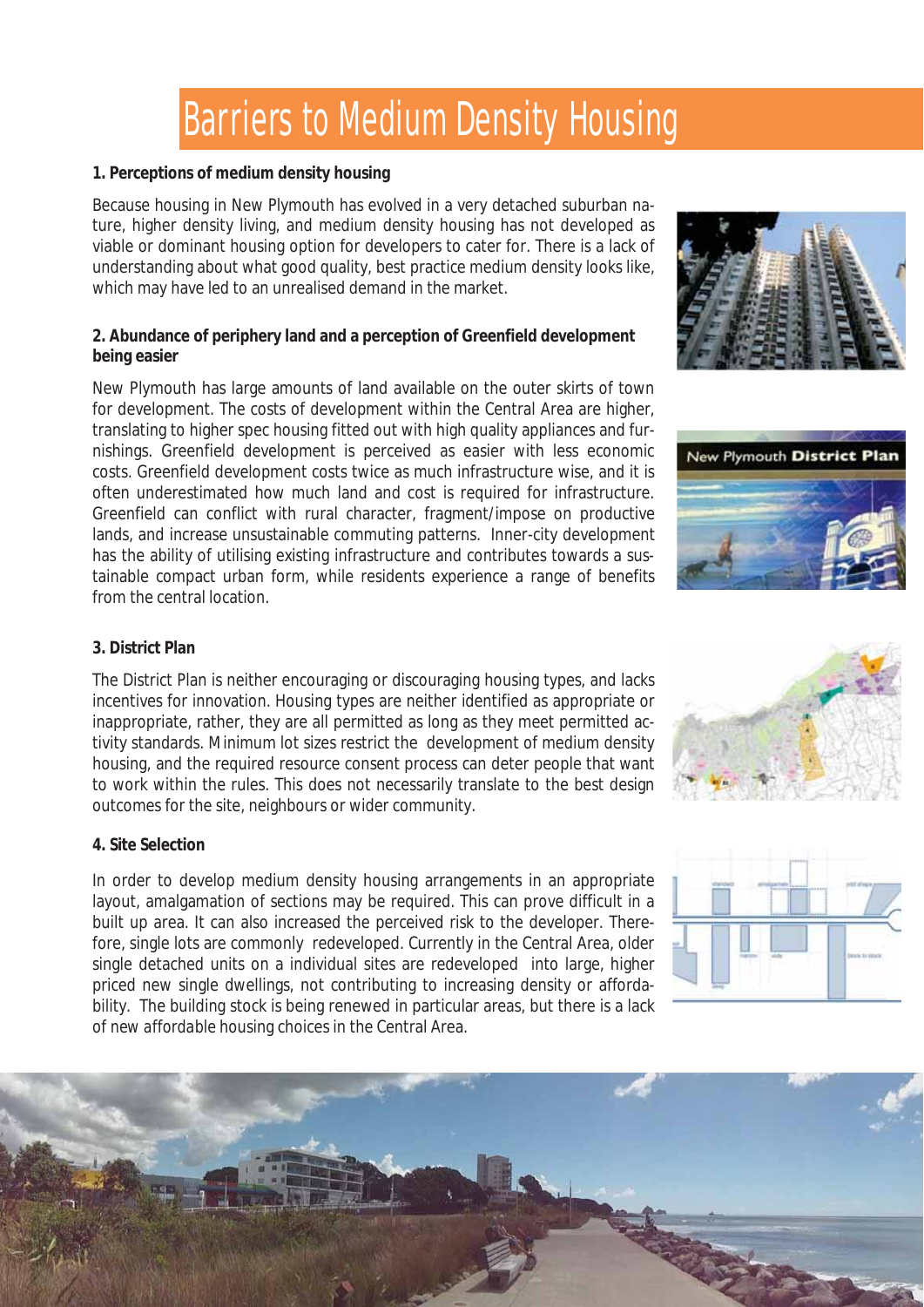

#### **5. Business as usual**

The slow deterioration of the housing stock is coupled with a gradual trend of redevelopment over time. This ad hoc approach commonly sees redevelopment in sought after areas and will not deliver higher quality housing choices. There lacks coordinated visions and aspirations for the future of the Central Area. New Plymouth has not hit rock bottom and does not require the radical urban reinvention policies that cities have resorted to overseas. There is so much potential, but a lack of leadership and urgency to discuss or plan future development and long term visions of private development for the Central Area.



Because there are many older, character buildings in the Central Area, earthquake prone buildings may manifest as a future issue. The cost of strengthening poses a real threat to the protection of heritage buildings within the Central Area that are important to the character and sense of place, not only for the city centre, but for the wider District. Restoration funding and support is vital for this issue.



#### **7. Perceived noise nuisance**

Because of the nature of the commercial activities in the Central Area, perceived noise is a barrier to housing development. The Business zones are designed for the nature of core activities central to the function of the city centre, and housing cannot impose on the zone's normal levels of noise. It is up to the developer to ensure noise is mitigated for the residents' quality of life. Site layout, orientation, noise sensitive rooms and materials are all effective mitigation techniques.



#### **8. Parking**

The minimum parking requirements in the District Plan have led to apartment buildings in the Central Area to have inactive street frontages. Floor levels are commonly car parking space to be compliant with this rule, to the detriment of the vibrancy and street appeal of the Central Area.

#### **9. Developers and the planning process**

The planning process has associated uncertainty, delays and costs. A way to avoid this had been 'designing to comply', where the developer sticks to working within the rules to avoid the red tape hassle of consenting and submissions. This does not necessarily lead to the best design outcomes. Also, a lack of experience and knowledge with new eco-materials and techniques have more risk than tried and true products, becoming a barrier to innovation.

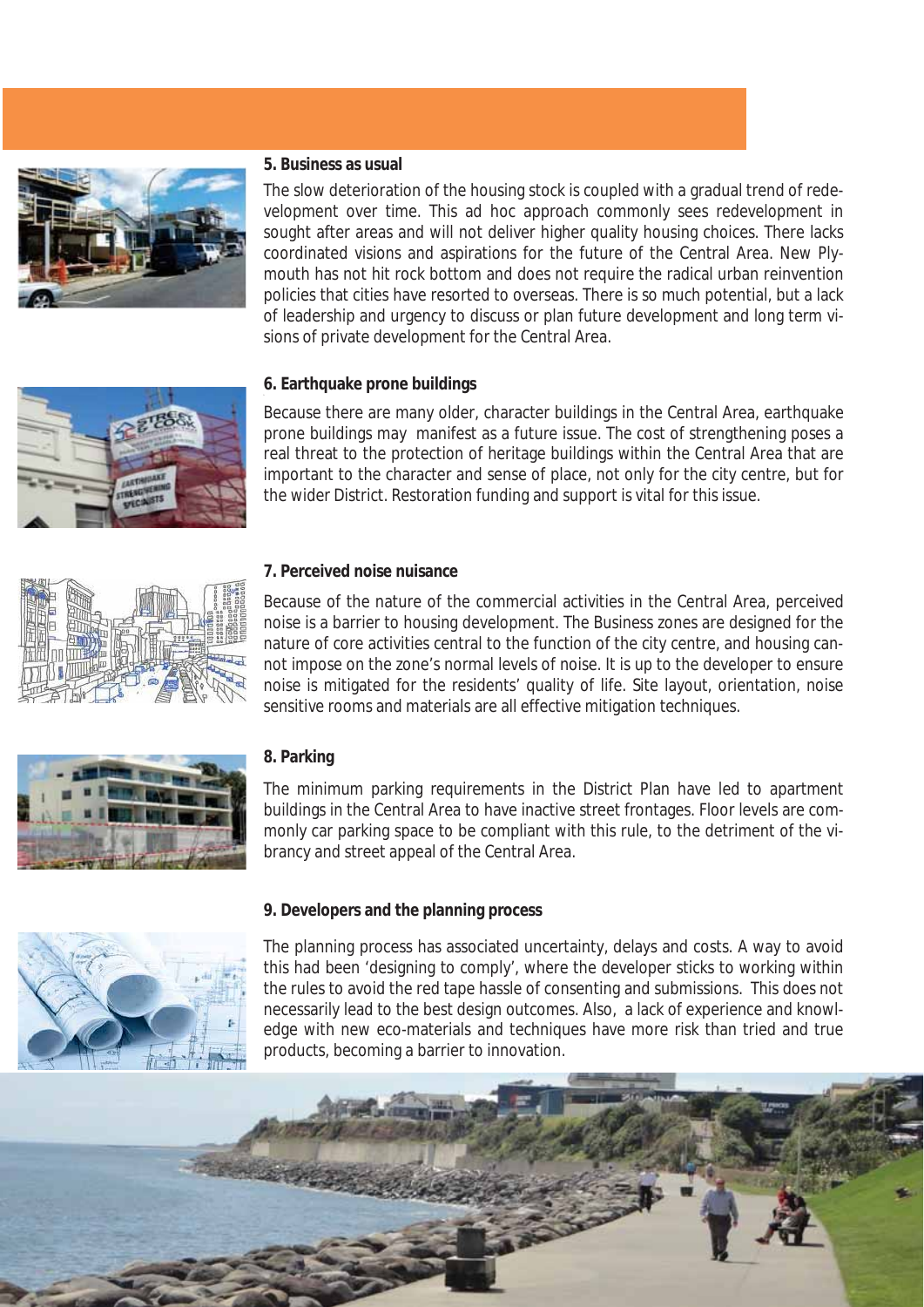# Incentives to encourage Medium Density Housing

International experience strongly suggest a linkage between more successful housing intensification outcomes and various incentives promoted by local authorities, however remain largely underutilised in New Zealand. Some incentives are focussed on removing barriers, other are focussed on promoting and supporting sustainable higher density housing outcomes.

#### **1. Education, advocacy and advice**

Because a major barrier to Central Area housing development is the negative perceptions and unclear comprehension of higher density living, building public understanding of the issues, opportunities, benefits and nature of medium density housing is vital. Presentations, workshops and expos are a good way to strengthen understanding of a concept that may seem quite foreign to many currently. Home buyers that had previously not understood medium density living concepts may see it as an appropriate living arrangement for their stage of life or lifestyle. Hence, this may reveal an unrealised demand of housing choices that has not been discussed or comprehended previously, as the demand to provide it has not manifested in the market place.

#### **2. Collaboration**

Working with professions and the development industry is fundamental to draw in experience, and make the most of resources and ideas, hence 'innovation by integration'. Personally reaching out to stakeholders and locals with vested passion in the Central Area can go a long way. These individuals can share their visions and talent as an urban collective. There are many overseas examples of private-public partnerships producing successful higher density projects.

#### **3. Process**

New Plymouth will benefit greatly from an Urban Design Panel. The panel of experts offer opportunities to support and improve the quality of design, while reassuring the development community that quality design is valued and important in New Plymouth. Leadership and vision that guides medium density housing and quality design is also important. The vision for private and public development, spearheaded by a visionary champion pulls together existing activities, and identifies new opportunities for improvement.

Thirdly, process smoothing the planning process support developers, appropriately balancing certainty and flexibility. Both developers and council officers need to understand and be receptive of new sustainable building typologies and techniques, making it easier to include them in good quality housing. Urban development agencies, Urban Design Panels, case managers and eco-advisors are part of this process smoothing, encouraging pre-application discussions that get the creative design conversations going before thousands of dollars are spent.

#### **4. Guidelines**

The quality of housing design in New Plymouth will be enhanced from the development of a Medium Density Housing Design guidelines document. These guidelines are short, in plain English and inspire people to do good design. There are many New Zealand examples of these documents, and can be coupled with regulatory incentives that gives development flexibility with certain rules when they are in line with the design criteria. Criteria could include urban design principles such as streetscape, connection with the foreshore, human scale design, landscaping, universal design (age friendly), low impact design, and sustainable features.

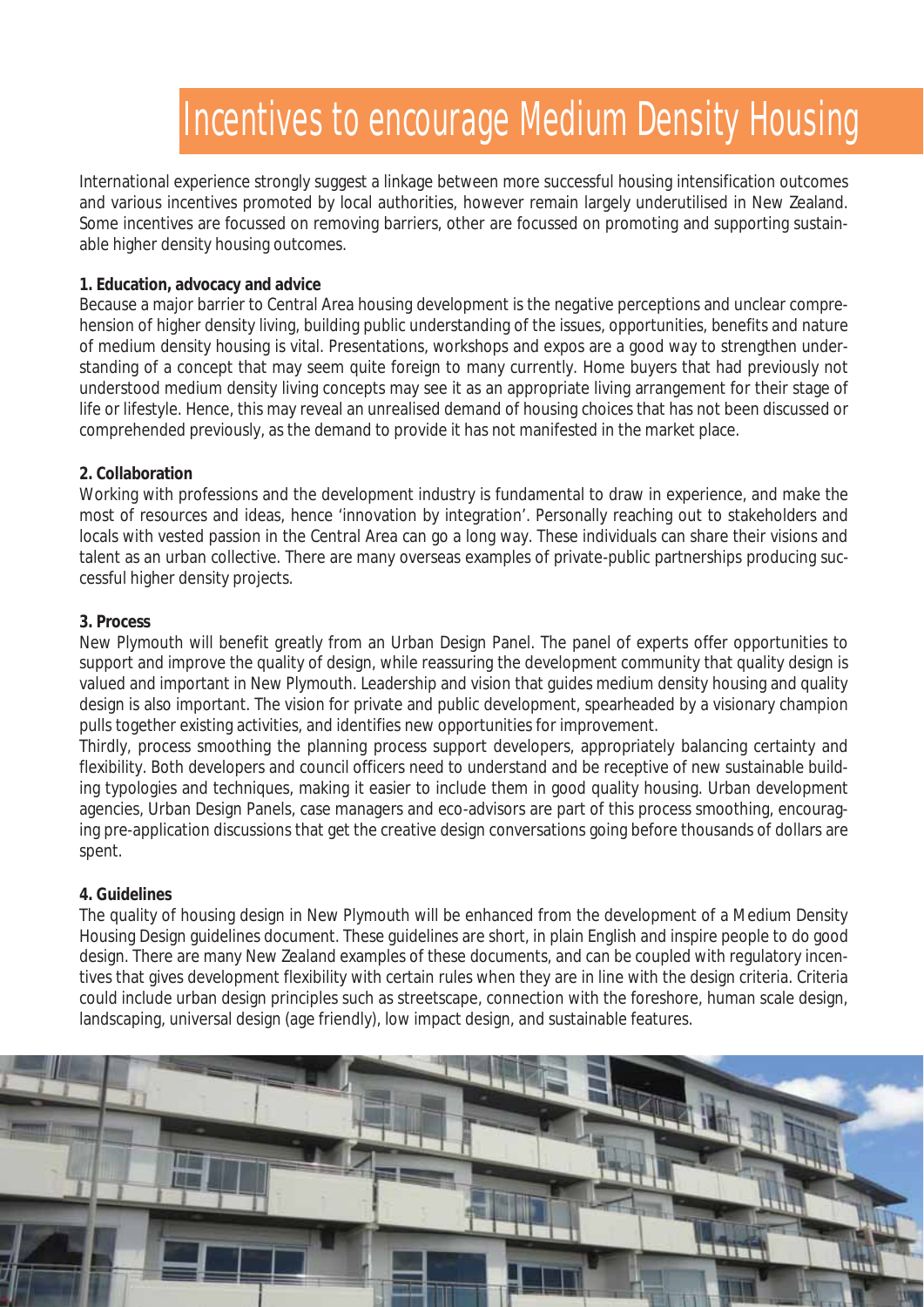#### **5. Capital investment**

There are a lot of things in the Central Area that are pleasing, especially the high quality outdoor public spaces, however, it is just not set up to embrace inner city living yet. Capital and lead investment provides certainty and can be a catalyst for development and economic growth, while making the most of existing infrastructure and services. Programmes that improve streetscapes, green spaces, open space and amenities in specific areas have a positive effect on the 'feel' and atmosphere of the down town landscape, making them more investment ready and residentially friendly. For example, creating open space on the eastern side of the Central Area can be a catalyst for further development and housing.

#### **6. Regulation**

Regulations should set the bar high so that good development can feel confident that their investment is protected. As a couple of District Plan incentives, developments that will contribute to increasing density or encourages mixed use in certain areas could have incentivised bonuses. For example, If you are developing two or more dwelling units (in Residential Environmental Area B) and the development complies with the Medium Density Housing Design Guidelines, the 250m<sup>2</sup> minimum lot size does not apply. The Design Guidelines set out parameters to ensure that the dwellings are still well designed, have good layout and design, and are of good quality. This could be implemented as a Controlled Activity with no affected parties. Conditions can be imposed, reserved to assessment criteria, along with evidence of urban design consideration and in line with Design Guidelines.

#### **7. Financial**

Because land value prices in the Central Area are not a major barrier that is holding people back from inner city housing development in New Plymouth, financial incentives are less important than some of the other incentives that work towards building community support for high density living, guidelines and collaboration. Generally a financial incentive needs to be coupled with other incentive types in order to encourage development. Examples in the report include reducing permit fees, users fees and consent fees, rates, development contribution and financial contribution remissions, loans and grants.

*In summary, the following recommendations should be implemented:* 

- x *Creation of a Medium Density Housing Guidelines document*
- x *Establishment of an Urban Design Panel*
- x *Incentives and bonuses in the District Plan to allow minimum lot size a Controlled Activity*
- x *A champion for the Central Area future development, supported by local urban visionaries*
- x *Further development of a private development vision for the Central Area*
- x *Development community collaborative workshops*
- x *Community workshops– getting medium density out there as a housing choice*
- x *Investigate a green space or pocket park on the eastern side of the Central Area*

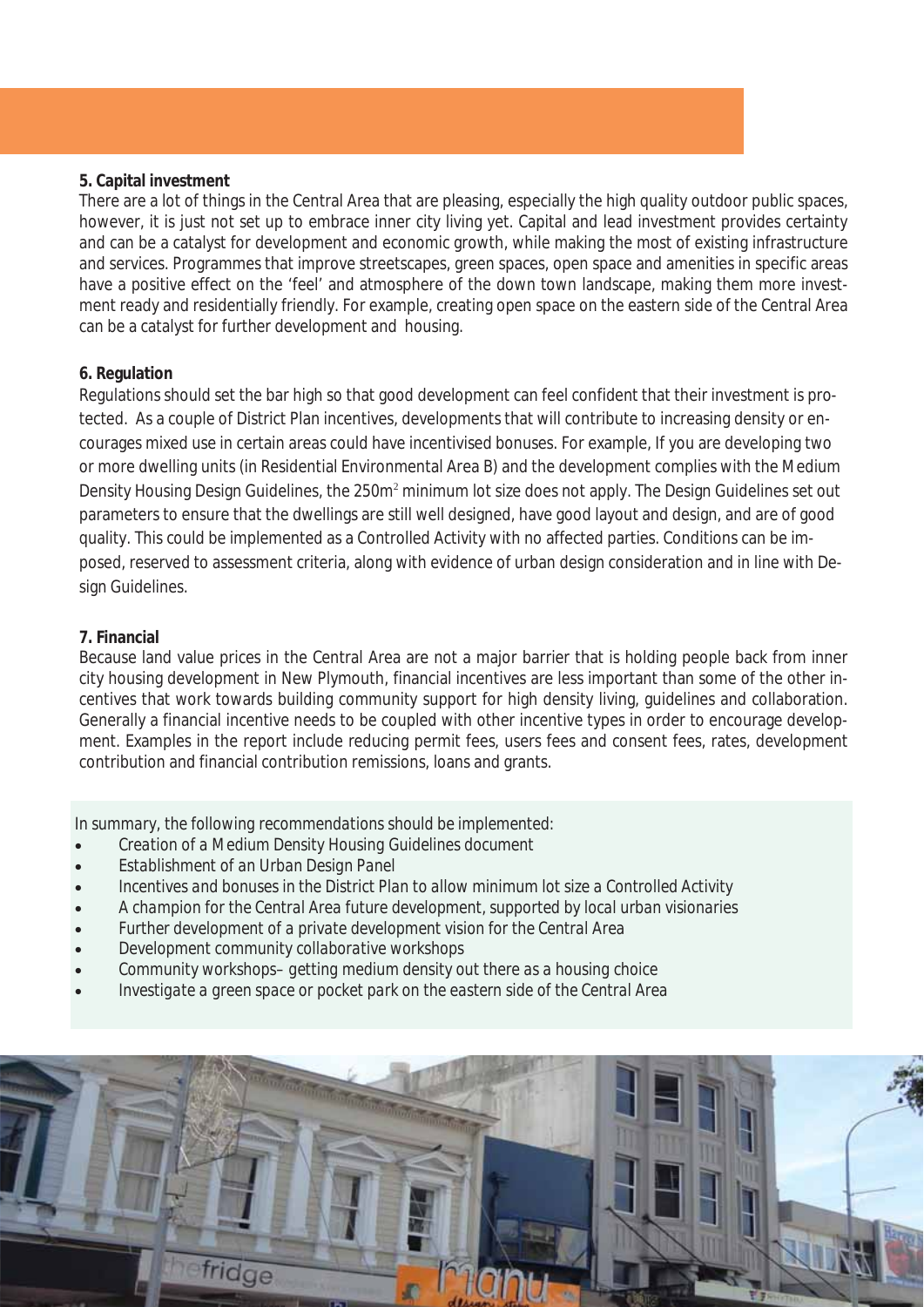## Case Study Examples of Inner-city Housing

*"Even if placemakers can point out successful precedents in other cities, they are often met with a litany of reasons why that would never work here"*

#### - Department of Urban Studies and Planning

In an effort to overcome the commonly expressed view in the quote above, this report has looked at several site specific examples of housing choices and options in the New Plymouth context with urban design best practice principles in mind. A picture can be worth a thousand words in illustrating how medium density housing would look in an existing neighbourhood.

### **Gill Street**



In 2005, a residential development on the eastern end of Molesworth Street illustrates how apartments can be designed to fit in with the existing situation, on a relatively small section, while still providing comfortable living space. This development consists of two dwellings, with one apartment per floor, and features such as a deck facing the sea, and bottom level storage and car parking.



**Molesworth Street** 

As a different layout example, around the corner on Hobson Street, three dwellings (two attached and one standalone) have been developed on a long, narrow section. Dwellings are split across the second and third level, with a basement garage that fits below the Hobson hill, bring the second level living floor to street level.



#### Level Two and Three





#### **Examples of features**

#### **Access and Privacy**

- Private balcony
- Vehicle parking and storage - Internal elevator/wheelchair access
- Universal design standards

#### **Spaces**

- Shared outdoor spaces and planting
- Roof garden
- Well laid out internal spaces

#### **Sustainability Features**

- Solar panels on roof
- Passive solar design

#### **Outlook**

- Private and public outlook - Sea view outlook

#### **Location**

- Short walk to beaches, Coastal Walkway, Centre City, main streets, Pukekura Park, Puke Ariki Library and supermarkets